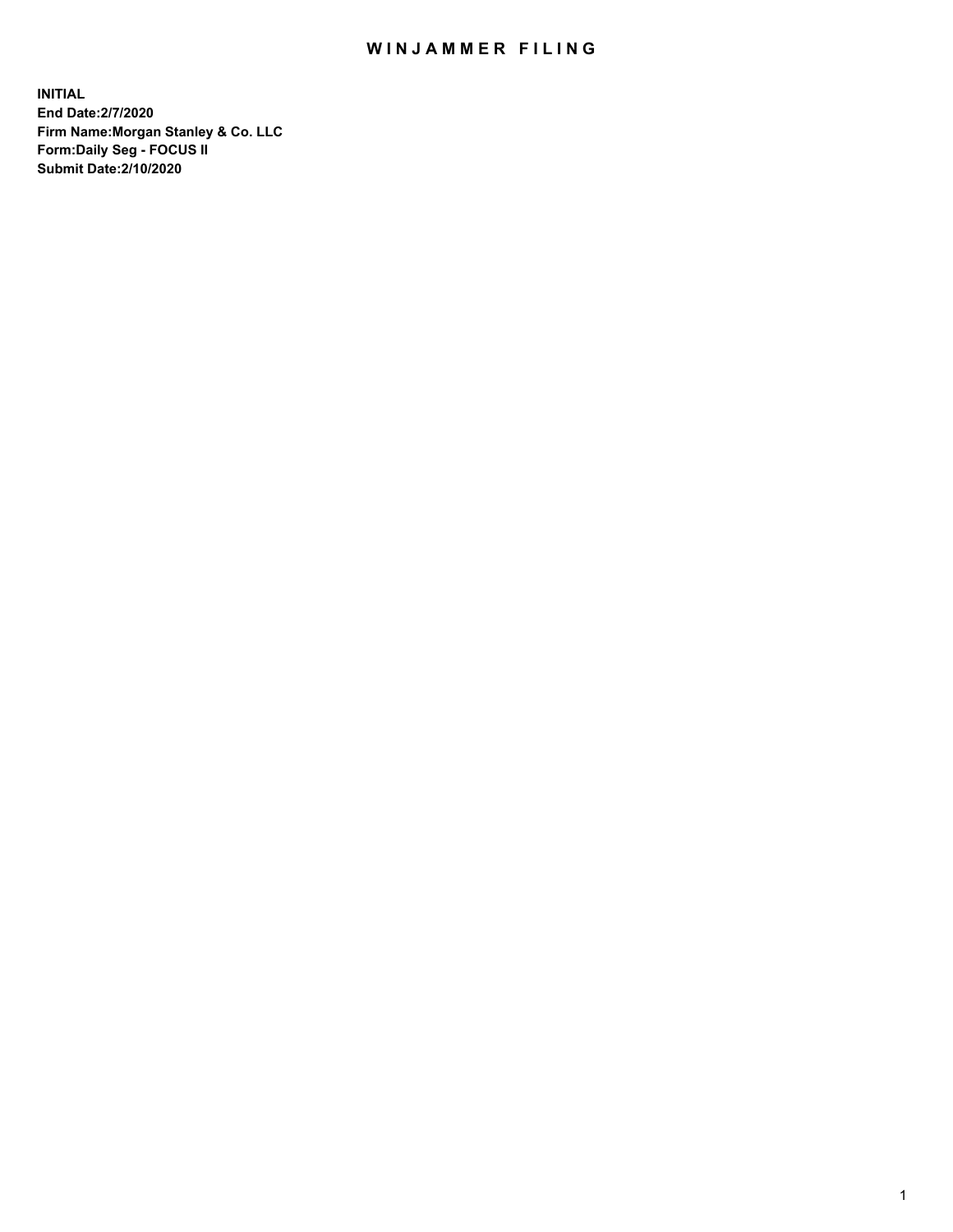**INITIAL End Date:2/7/2020 Firm Name:Morgan Stanley & Co. LLC Form:Daily Seg - FOCUS II Submit Date:2/10/2020 Daily Segregation - Cover Page**

| Name of Company                                                                                                                                                                                                                                                                                                               | Morgan Stanley & Co. LLC                                    |
|-------------------------------------------------------------------------------------------------------------------------------------------------------------------------------------------------------------------------------------------------------------------------------------------------------------------------------|-------------------------------------------------------------|
| <b>Contact Name</b>                                                                                                                                                                                                                                                                                                           | <b>Ikram Shah</b>                                           |
| <b>Contact Phone Number</b>                                                                                                                                                                                                                                                                                                   | 212-276-0963                                                |
| <b>Contact Email Address</b>                                                                                                                                                                                                                                                                                                  | Ikram.shah@morganstanley.com                                |
| FCM's Customer Segregated Funds Residual Interest Target (choose one):<br>a. Minimum dollar amount: ; or<br>b. Minimum percentage of customer segregated funds required:% ; or<br>c. Dollar amount range between: and; or<br>d. Percentage range of customer segregated funds required between:% and%.                        | 235,000,000<br><u>0</u><br><u>00</u><br>0 <sup>0</sup>      |
| FCM's Customer Secured Amount Funds Residual Interest Target (choose one):<br>a. Minimum dollar amount: ; or<br>b. Minimum percentage of customer secured funds required:%; or<br>c. Dollar amount range between: and; or<br>d. Percentage range of customer secured funds required between:% and%.                           | 140,000,000<br><u>0</u><br>0 <sub>0</sub><br>0 <sub>0</sub> |
| FCM's Cleared Swaps Customer Collateral Residual Interest Target (choose one):<br>a. Minimum dollar amount: ; or<br>b. Minimum percentage of cleared swaps customer collateral required:%; or<br>c. Dollar amount range between: and; or<br>d. Percentage range of cleared swaps customer collateral required between:% and%. | 92,000,000<br><u>0</u><br>0 Q<br>00                         |

Attach supporting documents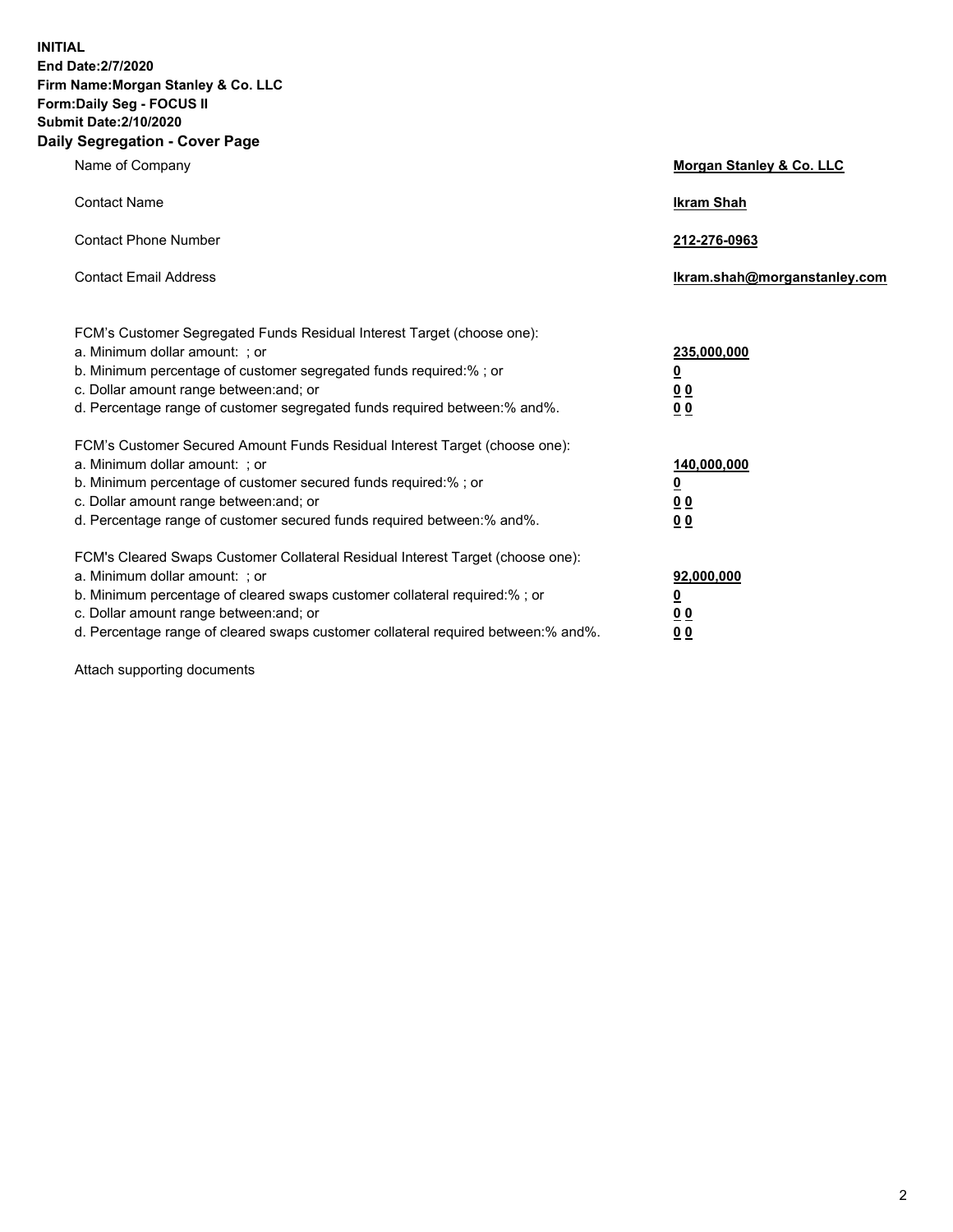## **INITIAL End Date:2/7/2020 Firm Name:Morgan Stanley & Co. LLC Form:Daily Seg - FOCUS II Submit Date:2/10/2020 Daily Segregation - Secured Amounts** Foreign Futures and Foreign Options Secured Amounts Amount required to be set aside pursuant to law, rule or regulation of a foreign government or a rule of a self-regulatory organization authorized thereunder 1. Net ledger balance - Foreign Futures and Foreign Option Trading - All Customers A. Cash **3,319,209,709** [7315] B. Securities (at market) **2,203,310,807** [7317] 2. Net unrealized profit (loss) in open futures contracts traded on a foreign board of trade **-190,931,182** [7325] 3. Exchange traded options a. Market value of open option contracts purchased on a foreign board of trade **6,984,740** [7335] b. Market value of open contracts granted (sold) on a foreign board of trade **-8,930,577** [7337] 4. Net equity (deficit) (add lines 1. 2. and 3.) **5,329,643,497** [7345] 5. Account liquidating to a deficit and account with a debit balances - gross amount **159,775,754** [7351] Less: amount offset by customer owned securities **-156,402,669** [7352] **3,373,085** 6. Amount required to be set aside as the secured amount - Net Liquidating Equity Method (add lines 4 and 5) 7. Greater of amount required to be set aside pursuant to foreign jurisdiction (above) or line 6. FUNDS DEPOSITED IN SEPARATE REGULATION 30.7 ACCOUNTS 1. Cash in banks A. Banks located in the United States **298,092,148** [7500] B. Other banks qualified under Regulation 30.7 **633,870,382** [7520] **931,962,530** 2. Securities A. In safekeeping with banks located in the United States **347,493,691** [7540] B. In safekeeping with other banks qualified under Regulation 30.7 **0** [7560] **347,493,691** [7570] 3. Equities with registered futures commission merchants A. Cash **14,917,006** [7580] B. Securities **0** [7590] C. Unrealized gain (loss) on open futures contracts **-359,866** [7600] D. Value of long option contracts **0** [7610] E. Value of short option contracts **0** [7615] **14,557,140** [7620] 4. Amounts held by clearing organizations of foreign boards of trade A. Cash **0** [7640] B. Securities **0** [7650] C. Amount due to (from) clearing organization - daily variation **0** [7660] D. Value of long option contracts **0** [7670] E. Value of short option contracts **0** [7675] **0** [7680] 5. Amounts held by members of foreign boards of trade A. Cash **2,567,356,800** [7700] B. Securities **1,855,817,116** [7710] C. Unrealized gain (loss) on open futures contracts **-190,571,316** [7720] D. Value of long option contracts **6,984,740** [7730] E. Value of short option contracts **-8,930,577** [7735] **4,230,656,763** 6. Amounts with other depositories designated by a foreign board of trade **0** [7760] 7. Segregated funds on hand **0** [7765]

- 8. Total funds in separate section 30.7 accounts **5,524,670,124** [7770]
- 9. Excess (deficiency) Set Aside for Secured Amount (subtract line 7 Secured Statement Page 1 from Line 8)
- 10. Management Target Amount for Excess funds in separate section 30.7 accounts **140,000,000** [7780]
- 11. Excess (deficiency) funds in separate 30.7 accounts over (under) Management Target **51,653,542** [7785]

**0** [7305]

[7354] **5,333,016,582** [7355]

**5,333,016,582** [7360]

[7530]

[7740] **191,653,542** [7380]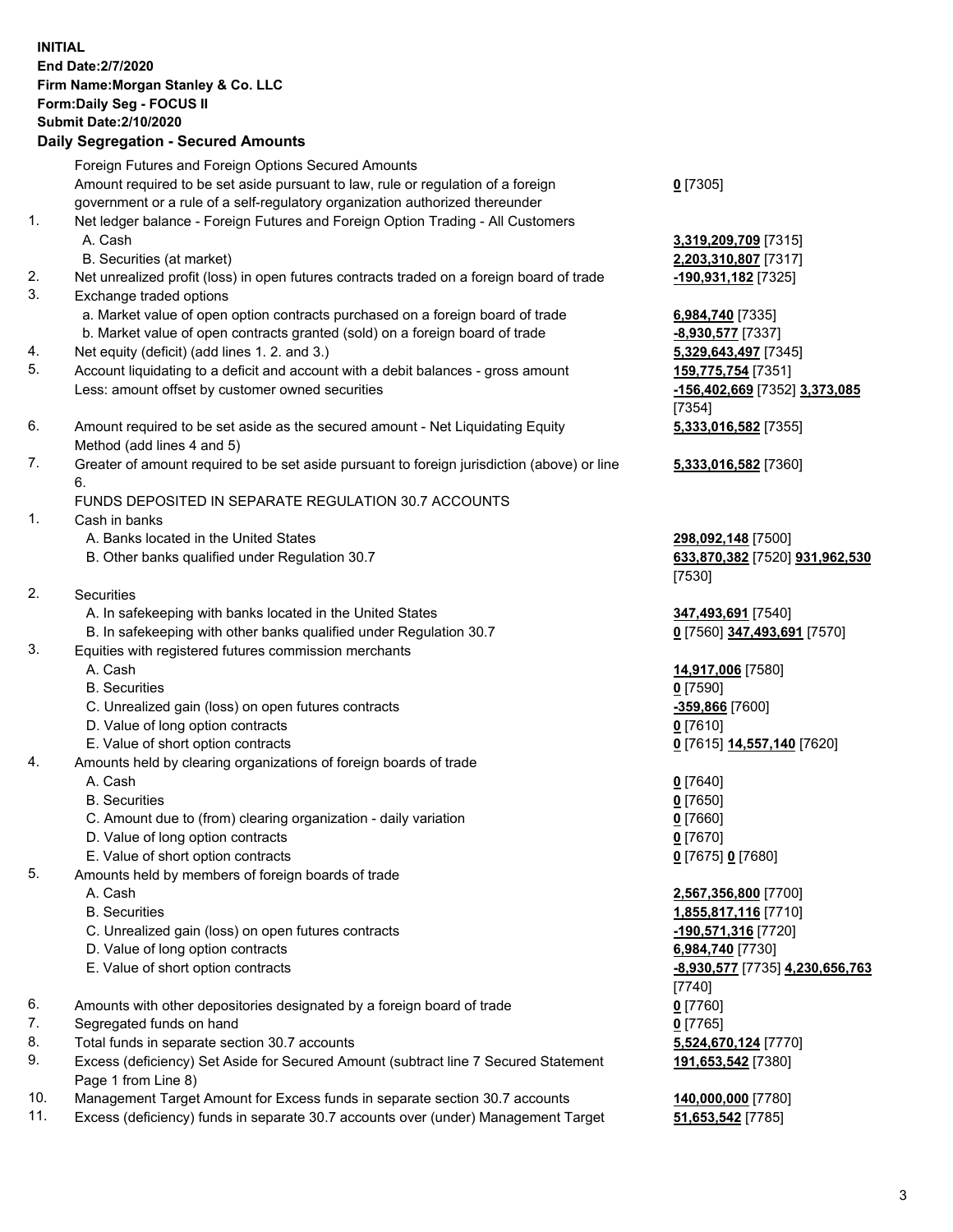**INITIAL End Date:2/7/2020 Firm Name:Morgan Stanley & Co. LLC Form:Daily Seg - FOCUS II Submit Date:2/10/2020 Daily Segregation - Segregation Statement** SEGREGATION REQUIREMENTS(Section 4d(2) of the CEAct) 1. Net ledger balance A. Cash **9,083,125,877** [7010] B. Securities (at market) **5,912,932,298** [7020] 2. Net unrealized profit (loss) in open futures contracts traded on a contract market **2,144,449,898** [7030] 3. Exchange traded options A. Add market value of open option contracts purchased on a contract market **447,940,256** [7032] B. Deduct market value of open option contracts granted (sold) on a contract market **-357,093,319** [7033] 4. Net equity (deficit) (add lines 1, 2 and 3) **17,231,355,010** [7040] 5. Accounts liquidating to a deficit and accounts with debit balances - gross amount **336,508,492** [7045] Less: amount offset by customer securities **-335,040,977** [7047] **1,467,515** [7050] 6. Amount required to be segregated (add lines 4 and 5) **17,232,822,525** [7060] FUNDS IN SEGREGATED ACCOUNTS 7. Deposited in segregated funds bank accounts A. Cash **3,795,174,811** [7070] B. Securities representing investments of customers' funds (at market) **0** [7080] C. Securities held for particular customers or option customers in lieu of cash (at market) **812,358,478** [7090] 8. Margins on deposit with derivatives clearing organizations of contract markets A. Cash **7,852,056,707** [7100] B. Securities representing investments of customers' funds (at market) **0** [7110] C. Securities held for particular customers or option customers in lieu of cash (at market) **5,100,573,820** [7120] 9. Net settlement from (to) derivatives clearing organizations of contract markets **-128,589,359** [7130] 10. Exchange traded options A. Value of open long option contracts **447,940,256** [7132] B. Value of open short option contracts **-357,093,319** [7133] 11. Net equities with other FCMs A. Net liquidating equity **3,569,555** [7140] B. Securities representing investments of customers' funds (at market) **0** [7160] C. Securities held for particular customers or option customers in lieu of cash (at market) **0** [7170] 12. Segregated funds on hand **0** [7150] 13. Total amount in segregation (add lines 7 through 12) **17,525,990,949** [7180] 14. Excess (deficiency) funds in segregation (subtract line 6 from line 13) **293,168,424** [7190]

- 15. Management Target Amount for Excess funds in segregation **235,000,000** [7194]
- 16. Excess (deficiency) funds in segregation over (under) Management Target Amount Excess

**58,168,424** [7198]